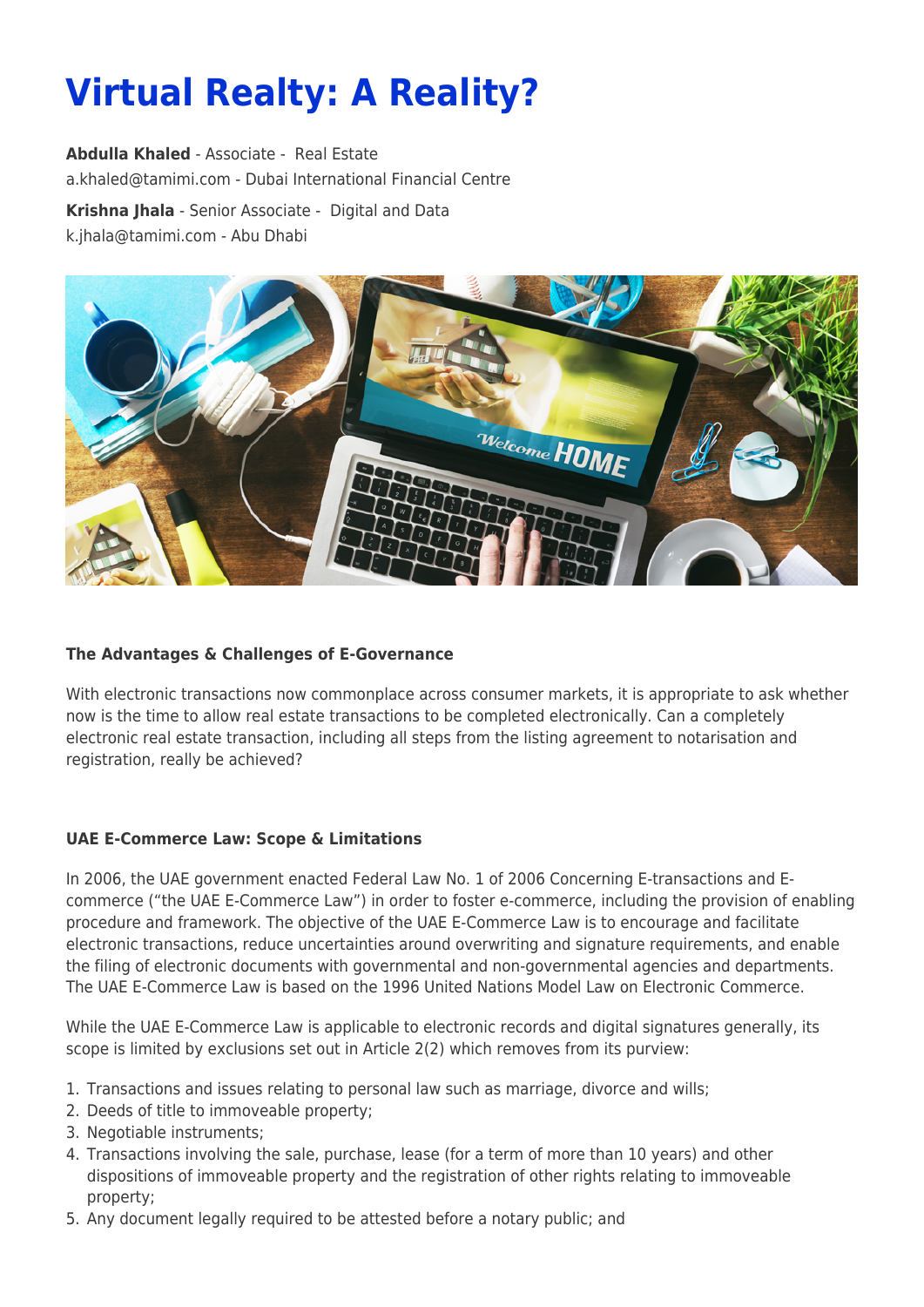6. Any other documents or transactions exempted by special provision of law.

The exclusions for transactions concerning immovable property has meant that real estate transactions in the UAE could not be paperless.

As the UAE E-Commerce Law was enabled in 2006, we now have the benefit of over a decade's worth of insight and experience in implementing and administering it. It has allowed UAE to develop its technical and organisational ability and bridge any social gaps such as the so-called 'digital divide' or inequality in the access and use of digital technology. Further, the UAE has demonstrated a robust performance across a host of economic development indices and has lead the region in developing and implementing egovernance services in the pursuit of greater development and integration of e-governance services.

Accordingly, the UAE is now ideally positioned to widen the scope of e-transactions to include real estate transactions.

# **Recent Initiatives: Expanding to Real Estate**

There have been a large number of recent e-governance initiatives in the UAE in respect of the real estate sector. With increased competition in this sector (including from a potential over-supply) and slowing demand, the real estate sector needs to innovate in order to attract investors. With developers focusing on affordability, offering e-transactions could be a valuable differentiator. Both buyers and sellers would welcome initiatives aimed at increasing the ease of dealing in real estate.

# **(i) E-Mortgage**

The Dubai Land Department ("the DLD") recently launched an E-Mortgage initiative ('the E-Mortgage Agreement') in collaboration with Dubai Islamic Bank ("DIB"). The E- Mortgage Agreement between DLD and DIB establishes a common digital platform allowing DIB's representatives and customers to register their mortgage contracts with the DLD online, without the need to physically visit the DLD or any of its authorised registration trustees to verify and register such mortgage. This initiative will reduce transaction costs, improve efficiency and bring further development in the real estate sector, thus providing a stimulus to the digital transformation of the emirate.

# **(ii) Paperless Government Vision**

The DLD is taking the lead in the Dubai Government's vision of achieving a paperless government by the year 2030. During the Gitex Technology Week in 2017, the DLD announced that it has become the world's first government entity to adopt the blockchain system. Blockchains maintain growing information on real estate property rights in blocks, and these blocks are secure in a way preventing any tampering or editing. This security is due to the design of the blockchains which prevent any modifications or alternations to any data recorded retrospectively; modifications can only be recoded in real time moving forward.

The DLD is currently working towards linking its blockchain database with various government authorities under a single database maintained by the Dubai Government. This would enable transactions such as title transfers, mortgage registrations and mortgage releases to be concluded in a paperless manner through an online portal. The DLD has already linked its system with the Dubai Courts, who now have access to view all records related to real property rights registered in favour of any litigating parties anywhere in the Emirate of Dubai.

The next step is for the DLD to link its blockchain system with the Department of Economic Development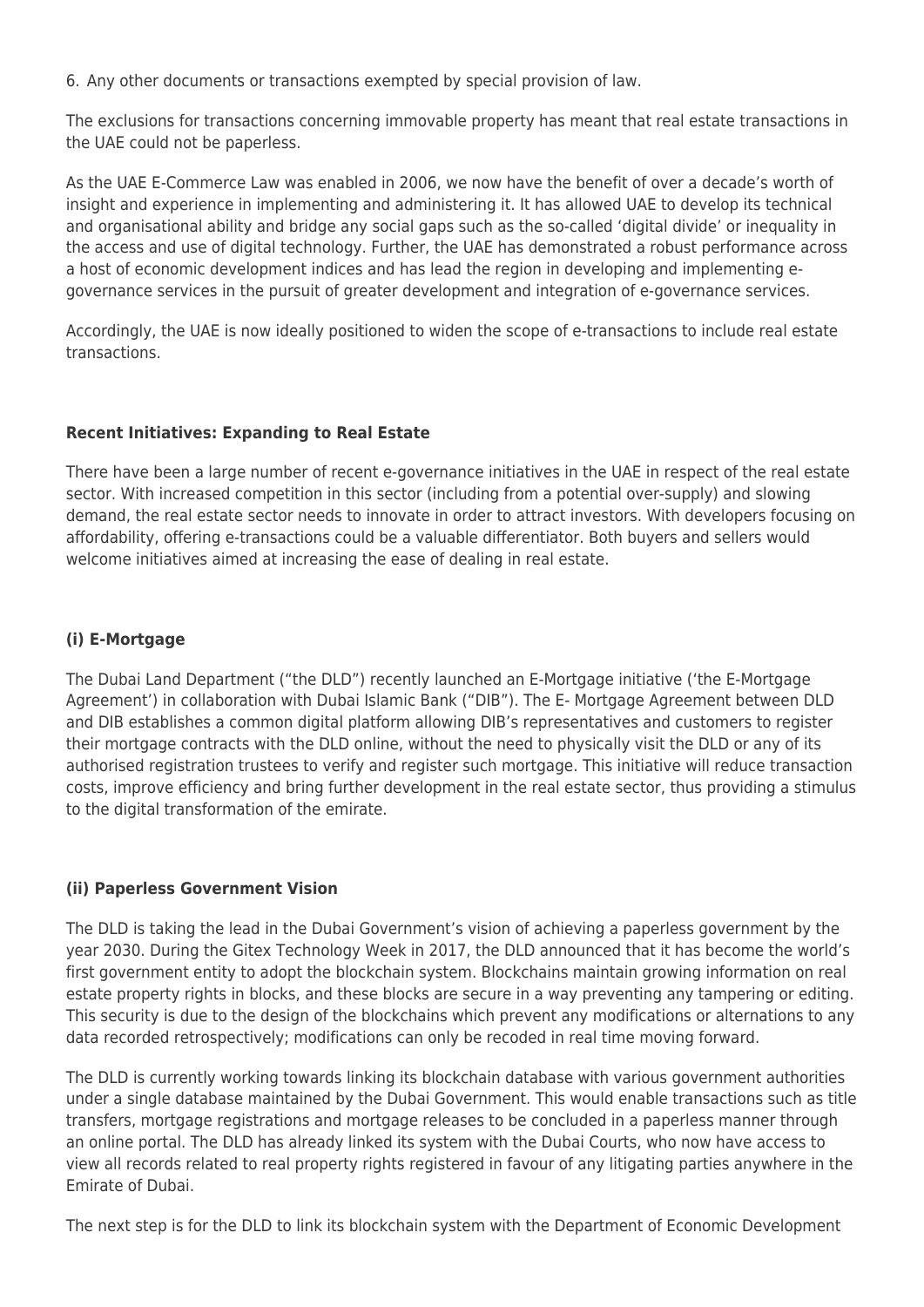("the DED"). This would mean that customers would no longer be required to bring hard copies of the corporate document of any company that desires to own or to dispose of a real property right. The blockchain would allow the DLD to access the database of the DED and view the relevant, up-to-date corporate documents of the company, thereby replacing paper documentation with digital records and digitally-signed contracts.

The efficiency of applying the blockchain system and creating a paperless government depends on including further partners participating in the process, such as Dubai Water and Electricity Authority, Dubai Municipality, Roads and Transport Authority, Dubai Police, master developers and sub developers, and free zone authorities such as Jebel Ali Free Zone Authority, Dubai Airport Free Zone Authority and Dubai Multi Commodities Centre. We understand that the DLD will provide access to the private sector, such as law firms and brokers, to access and view the information recorded in system, and that is to confirm the information pertaining to specific real property rights.

This process is currently at a very early stage. However the vision of the DLD is that title transfers will take place between concerned parties securely on the blockchain system by 2030 through various electronic mediums, including mediums as simple as a mobile phone application.

# **Singapore's Real Estate Initiative**

The Dubai Government's proposed blockchain approach is similar to the approach taken by Singapore, which is poised to go a step further and integrate the digitalisation of property transactions more fully into its e-governance structures. The Singaporean Council of Estate Agencies ('CEA') and Building Construction Authority ('BCA') are working on an initiative which will provide access to government property data to "to move the industry towards seamless, end-to-end, efficient and secure transactions". Not only will this comprehensive approach reduce time and costs incurred through due diligence and title checks, but also leverage data integration across agencies (for example, to check whether a foreign tenant has a valid work visa). By 2020, the CEA and BCA intend to develop digitalised contract templates for use by consumers and property agents.

# **Conclusion**

In the UAE, dealing with real estate often requires having regard to considerations of public policy, which is reflected in the restrictions in the UAE E-Commerce Law. That said, given that we are in changing times, the Dubai Government's adoption of robust blockchain technology and digitalisation presents an opportune moment to revisit the exclusions in the UAE E-Commerce Law and to include property transactions within the scope of e-transactions. Given that we have a secure digital signature technology, an efficient e-transaction system may actually be more safe and protected than traditional physical signatures and exchange.

Al Tamimi & Company's [Krishna Jhala](https://www.tamimi.com/lawyer/krishna-jhala/) regularly advises on technology and telecommunications related matters and **Abdulla Khaled** regularly advises on real estate transaction and the Dubai Land Department procedures. For further information please contact Krishna Jhala ([k.jhala@tamimi.com\)](mailto:k.jhala@tamimi.com) and Abdulla Khaled [\(a.khaled@tamimi.com](mailto:a.khaled@tamimi.com)).